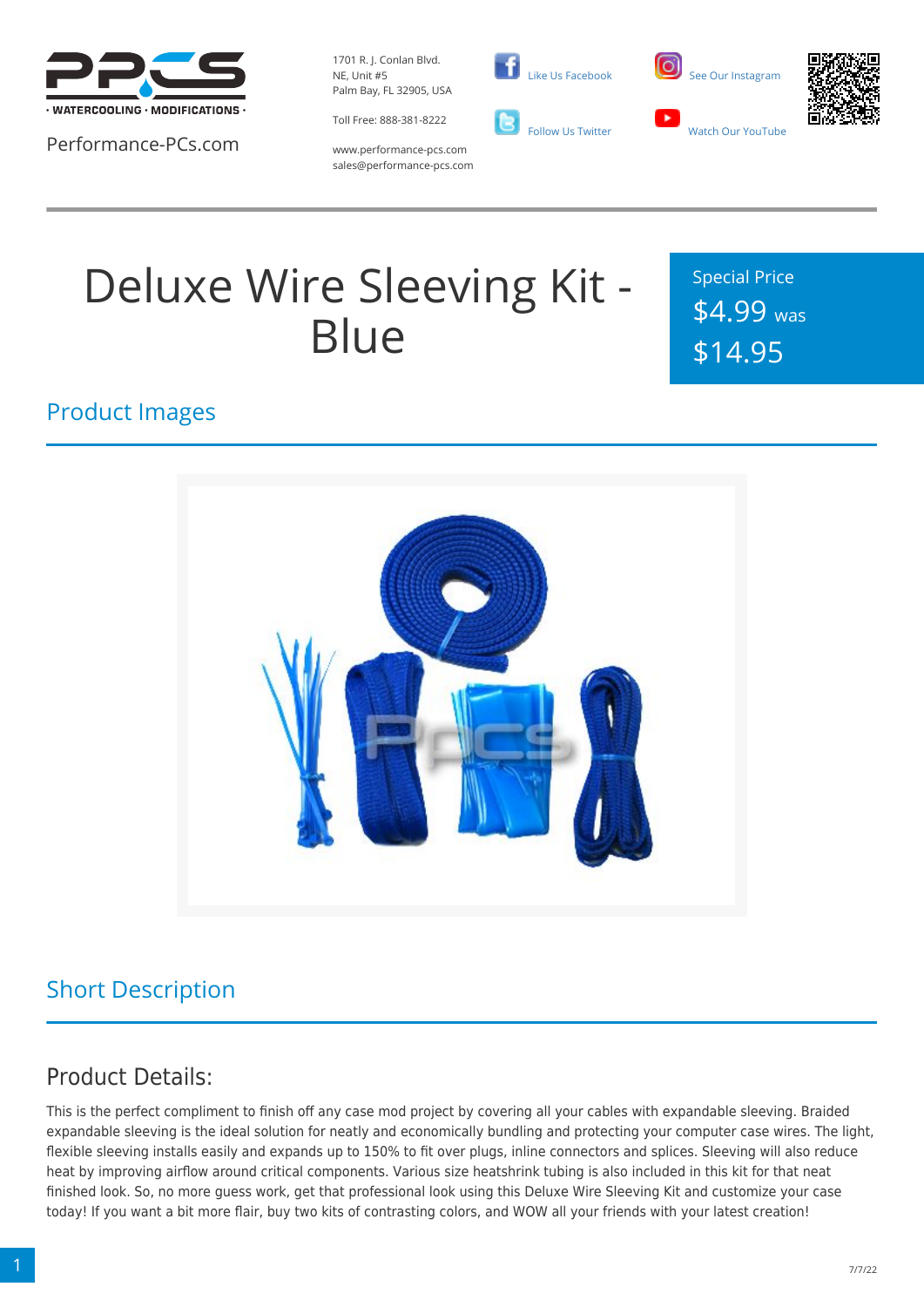Kit Contents:

- $\bullet$  10' 1/8" sleeving
- $\bullet$  10' 1/4" sleeving
- $5' 3/8"$  sleeving
- $5' 1/2" sleeving$
- 10 tie wraps
- 1' 9mm heatshrink tubing
- 1' 18mm heatshrink tubing
- 6" 24mm heatshrink tubing

#### **Description**

#### Product Details:

This is the perfect compliment to finish off any case mod project by covering all your cables with expandable sleeving. Braided expandable sleeving is the ideal solution for neatly and economically bundling and protecting your computer case wires. The light, flexible sleeving installs easily and expands up to 150% to fit over plugs, inline connectors and splices. Sleeving will also reduce heat by improving airflow around critical components. Various size heatshrink tubing is also included in this kit for that neat finished look. So, no more guess work, get that professional look using this Deluxe Wire Sleeving Kit and customize your case today! If you want a bit more flair, buy two kits of contrasting colors, and WOW all your friends with your latest creation!

Kit Contents:

- $\bullet$  10' 1/8" sleeving
- $\bullet$  10' 1/4" sleeving
- $5' 3/8"$  sleeving
- $5' 1/2"$  sleeving
- 10 tie wraps
- 1' 9mm heatshrink tubing
- 1' 18mm heatshrink tubing
- 6" 24mm heatshrink tubing